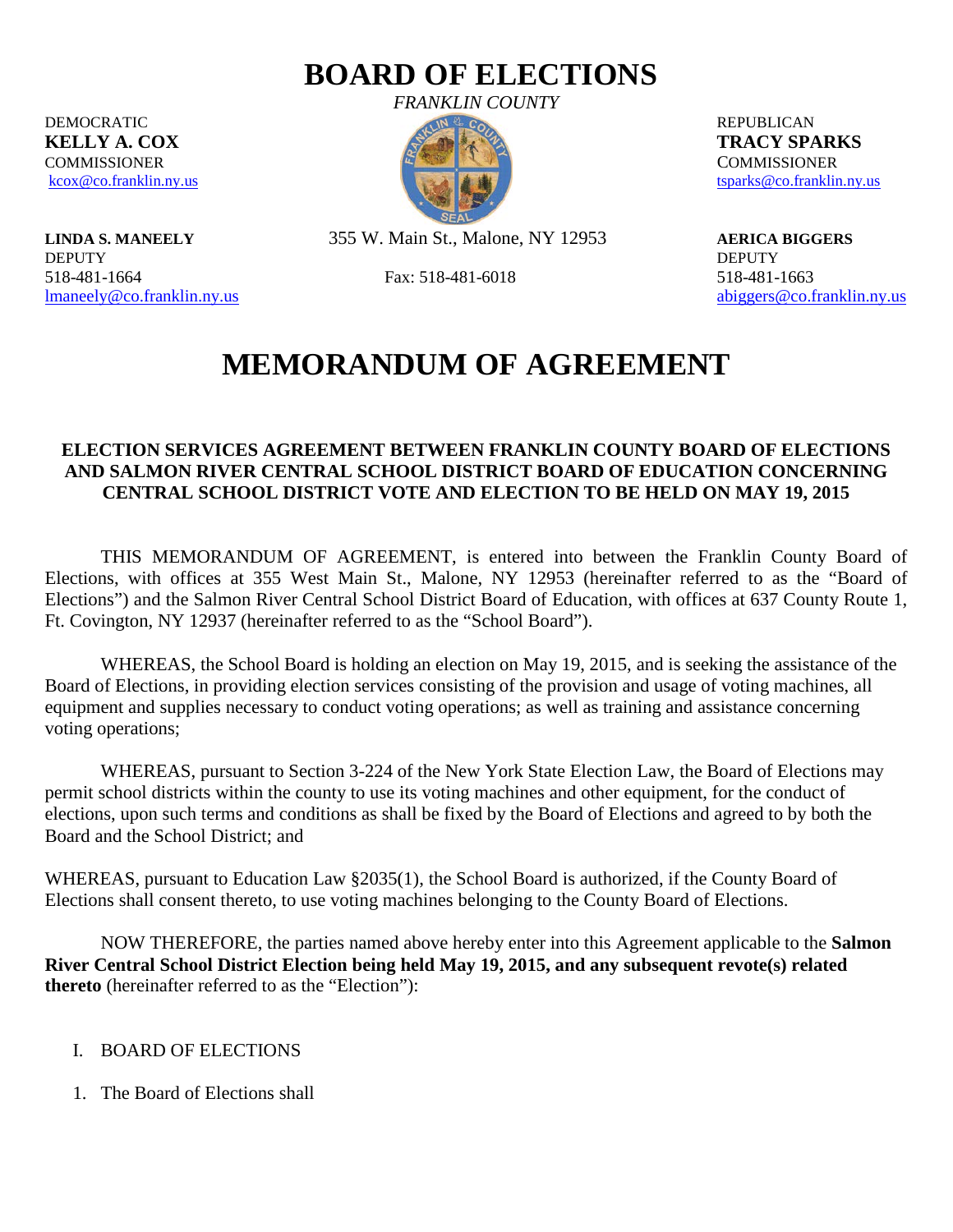- a. Provide and deliver optical scan voting machines and privacy booths to the School Board in a number deemed adequate upon mutual agreement between the parties.
- b. Provide a list of trained Board of Elections poll workers to the School Board.
- c. Provide training to any duly appointed election inspectors and other personnel as requested by the School Board as to the operation of the voting machines prior to the vote and election to be held on May 19, 2015, providing advance notice for scheduling.
- d. Subject to the School Board's review and approval, define the ballot in terms of format and language. Said ballot will be provided in a PDF form for the School Board's review and approval.
- e. Program all voting machines after receiving PDF approval for the definition of said ballot for which there will be no charge.
- f. Provide the services of Board of Election staff that shall create ballot definition and corresponding PDFs for delivery to the school district's selected printer, conduct pre-election testing of the voting machines, deliver the voting machines and, any other equipment, supplies, and provide technical assistance as needed. The Board of Elections will not be conducting a post election audit unless authorized or directed to do so in accordance with the provisions of the Education Law.
- g. Said Board of Elections staff shall respond immediately to Salmon River poll site should a scanner situation arise wherein the School Board Inspectors are unable to resolve.

#### II. SCHOOL BOARD

- 1. The School Board and/or its representative shall
	- a. Provide the Board of Elections with the ballot layout and content by April 21, 2015.
	- b. Work with the Board of Elections to determine the number of machines needed for the election by April 21, 2015.
	- c. Provide the Board of Elections of its review and approval of the ballot definition PDF, via signed copies of said PDF no later than April 24, 2015.
	- d. Forward said approved ballot definition in PDF format to the printer as indentified by the school district for the purpose of test ballot printing and ballot printing. The School Board shall be responsible for all printing costs.
	- e. Pay for services of the aforementioned Board of Election after-hours availability of technical staff, at the rate of \$28.25 per hour, per person during the hours 4-9 pm. The School Board shall pay for said services in full upon receipt of an invoice from the Board of Elections detailing the costs for said technical services.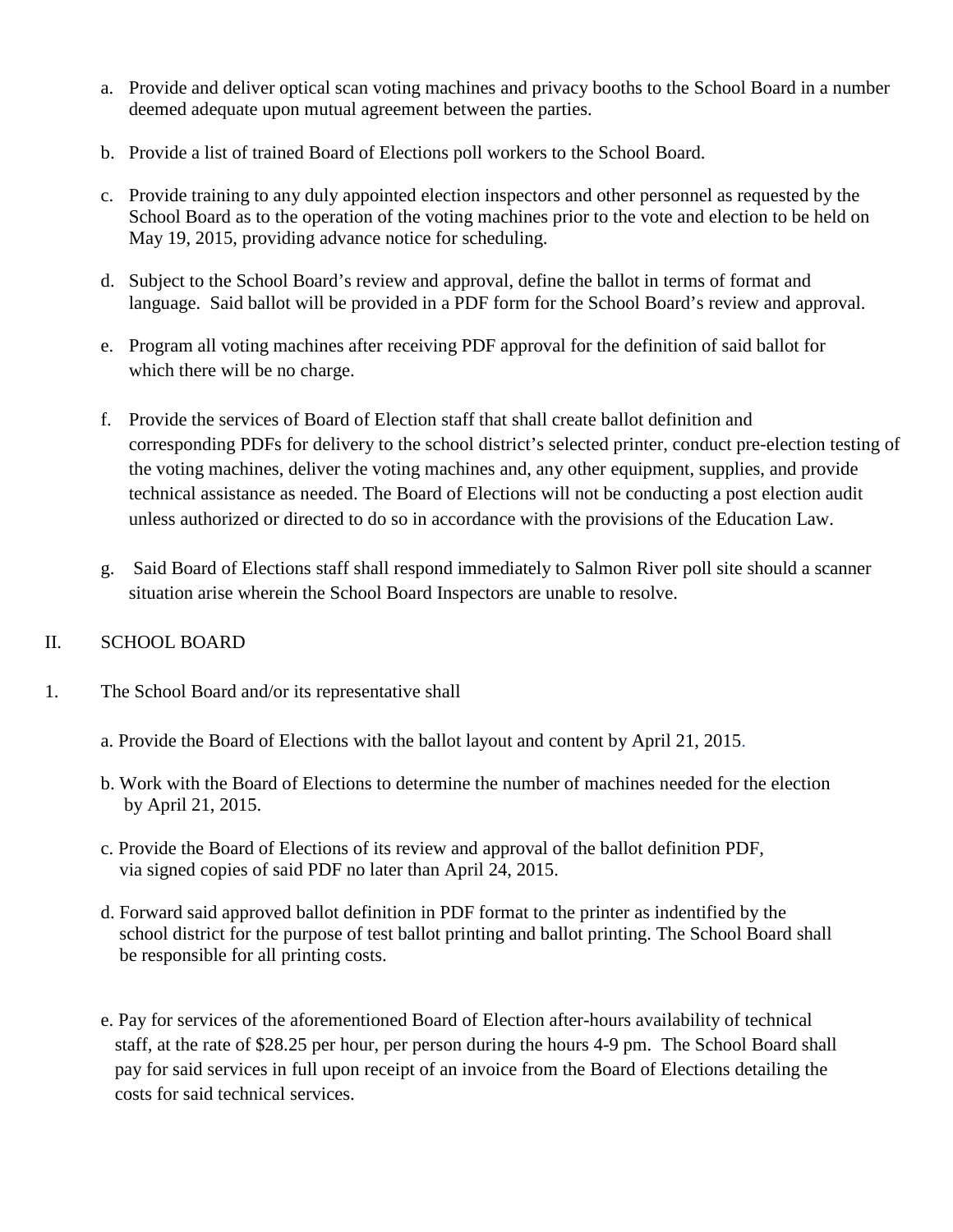f. Pay for fuel used in the transportation of voting machines to and from school district poll sites, be paid in full upon receipt of invoice from Board of Elections detailing the costs for said fuel.

### III. GENERAL

- 1. The School Board shall be responsible and liable for the care and custody of the voting machines, other equipment and supplies, while they are in its possession; and as such the School Board shall take all steps necessary to ensure the security of voting equipment to be used in their election in the same manner as they do voting systems delivered to schools used as poll sites in municipal elections, and further, agrees to pay for (or reimburse) for any repair or replacement costs incurred as a result of damage to the voting machines, other equipment and/or supplies while having possession thereof.
- 2. The Board of Elections and/or Franklin County shall NOT be liable for any voting machine and/or equipment failure during the Election; nor shall it be liable for any costs incurred by the School Board or Salmon River School District as a result of such failures.
- 3. It is acknowledged that regarding all aspects of the Election, the aforementioned School Board Inspectors shall be the agents and/or employees of the School Board; and NOT the Board of Elections or Franklin County. School district assigned poll workers, shall be solely responsible for the operation of the voting machines and any resulting liability incurred as a result thereof.
- 4. The School Board shall provide proof that it is carrying general liability insurance with coverage of at least \$1,000,000 per occurrence, \$1,000,000 general, and \$1,000,000 products/complete; and shall name the Franklin County Board of Elections and Franklin County as additional insured on the said policies, and provide proof thereof.
- 5. To the extent time limits are not already provided for in this Memorandum, the School Board shall comply with all of its pre-Election obligations within 15 days of the Election or any subsequent revote; and further acknowledges that no changes shall be permissible beyond that date.
- 6. This Memorandum shall be subject to the approval of the Salmon River Central School District Board of Education as well as the Franklin County Board of Elections.

IN WITNESS WHEROF, the undersigned parties hereto have executed this Memorandum on the date(s) set forth below.

FRANKLIN COUNTY BOARD OF ELECTIONS By \_\_\_\_\_\_\_\_\_\_\_\_\_\_\_\_\_\_\_\_\_\_\_\_\_\_\_\_\_\_\_\_\_\_\_\_\_